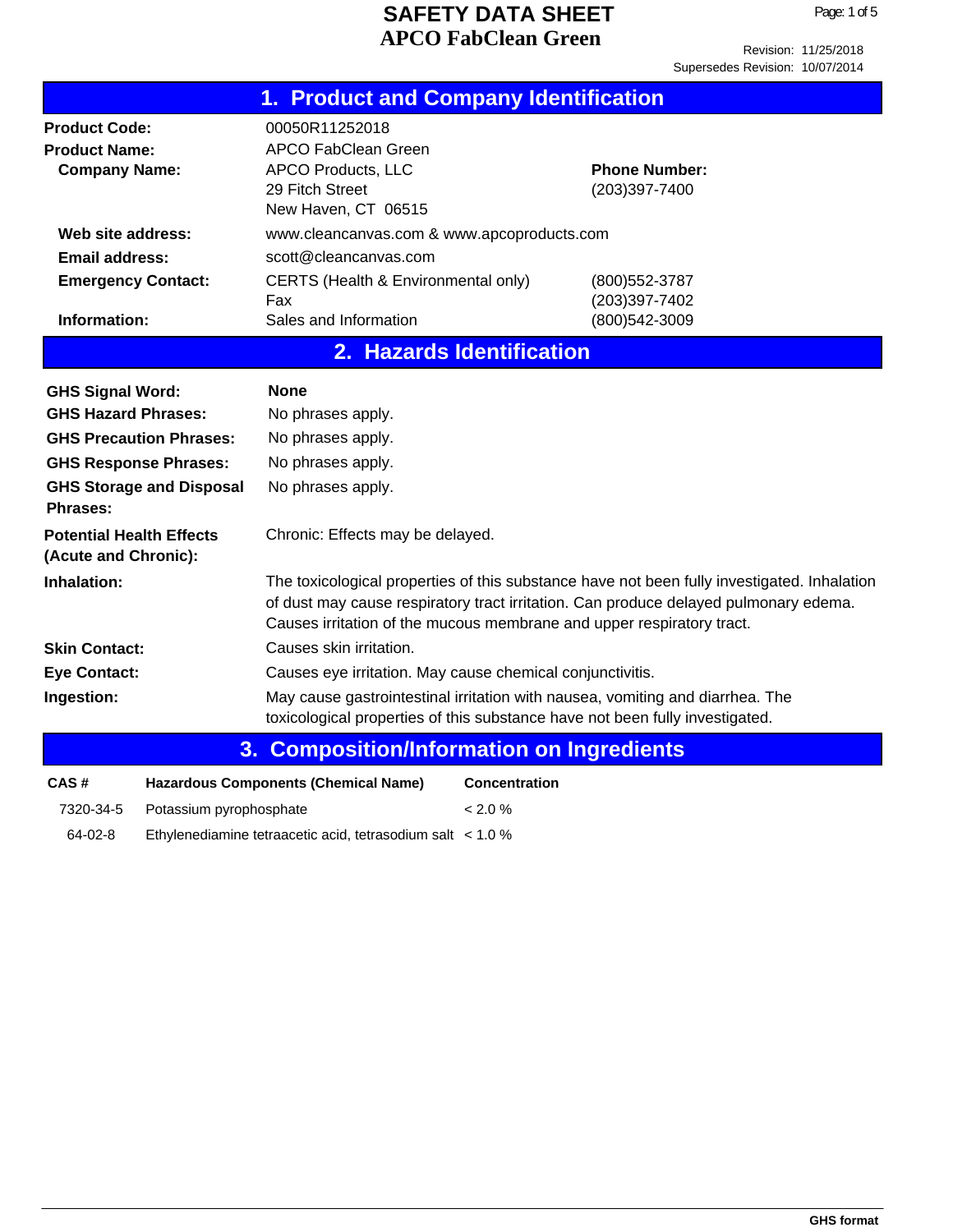|                                                                                                                   |                                 | <b>4. First Aid Measures</b>                            |                                                                                                                                                                                                                                                                                                                                                              |                     |
|-------------------------------------------------------------------------------------------------------------------|---------------------------------|---------------------------------------------------------|--------------------------------------------------------------------------------------------------------------------------------------------------------------------------------------------------------------------------------------------------------------------------------------------------------------------------------------------------------------|---------------------|
| <b>Emergency and First Aid</b><br><b>Procedures:</b>                                                              |                                 |                                                         |                                                                                                                                                                                                                                                                                                                                                              |                     |
| In Case of Inhalation:                                                                                            |                                 |                                                         | Remove from exposure and move to fresh air immediately. If not breathing, give artificial<br>respiration. If breathing is difficult, give oxygen. Get medical aid.                                                                                                                                                                                           |                     |
| In Case of Skin Contact:                                                                                          |                                 |                                                         | Get medical aid. Flush skin with plenty of water for at least 15 minutes while removing<br>contaminated clothing and shoes. Wash clothing before reuse.                                                                                                                                                                                                      |                     |
| In Case of Eye Contact:                                                                                           | lower eyelids. Get medical aid. |                                                         | Flush eyes with plenty of water for at least 15 minutes, occasionally lifting the upper and                                                                                                                                                                                                                                                                  |                     |
| In Case of Ingestion:                                                                                             | water.                          |                                                         | Never give anything by mouth to an unconscious person. Get medical aid. Do NOT<br>induce vomiting. If conscious and alert, rinse mouth and drink 2-4 cupfuls of milk or                                                                                                                                                                                      |                     |
| <b>Note to Physician:</b>                                                                                         | None known.                     |                                                         |                                                                                                                                                                                                                                                                                                                                                              |                     |
|                                                                                                                   |                                 | <b>5. Fire Fighting Measures</b>                        |                                                                                                                                                                                                                                                                                                                                                              |                     |
| <b>Flash Pt:</b>                                                                                                  | NP.                             | Method Used: Estimate                                   |                                                                                                                                                                                                                                                                                                                                                              |                     |
| <b>Explosive Limits:</b>                                                                                          | LEL: No data.                   |                                                         | UEL: No data.                                                                                                                                                                                                                                                                                                                                                |                     |
| <b>Autoignition Pt:</b>                                                                                           | <b>NP</b>                       |                                                         |                                                                                                                                                                                                                                                                                                                                                              |                     |
| Suitable Extinguishing Media:Use agent most appropriate to extinguish fire. Use water spray, dry chemical, carbon | dioxide, or appropriate foam.   |                                                         |                                                                                                                                                                                                                                                                                                                                                              |                     |
| <b>Fire Fighting Instructions:</b>                                                                                | explosion.                      |                                                         | As in any fire, wear a self-contained breathing apparatus in pressure-demand,<br>MSHA/NIOSH (approved or equivalent), and full protective gear. During a fire, irritating<br>and highly toxic gases may be generated by thermal decomposition or combustion. This<br>material in sufficient quantity and reduced particle size is capable of creating a dust |                     |
| <b>Flammable Properties and</b><br>Hazards:                                                                       | No data available.              |                                                         |                                                                                                                                                                                                                                                                                                                                                              |                     |
| <b>Hazardous Combustion</b><br><b>Products:</b>                                                                   | No data available.              |                                                         |                                                                                                                                                                                                                                                                                                                                                              |                     |
|                                                                                                                   |                                 | <b>6. Accidental Release Measures</b>                   |                                                                                                                                                                                                                                                                                                                                                              |                     |
|                                                                                                                   |                                 |                                                         |                                                                                                                                                                                                                                                                                                                                                              |                     |
| <b>Steps To Be Taken In Case</b><br><b>Material Is Released Or</b><br>Spilled:                                    |                                 | Avoid generating dusty conditions. Provide ventilation. | Use proper personal protective equipment as indicated in Section 8.<br>Spills/Leaks: Vacuum or sweep up material and place into a suitable disposal container.<br>Clean up spills immediately, observing precautions in the Protective Equipment section.                                                                                                    |                     |
|                                                                                                                   |                                 | <b>7. Handling and Storage</b>                          |                                                                                                                                                                                                                                                                                                                                                              |                     |
| <b>Precautions To Be Taken in</b><br>Handling:                                                                    | inhalation.                     |                                                         | Wash thoroughly after handling. Remove contaminated clothing and wash before reuse.<br>Use with adequate ventilation. Minimize dust generation and accumulation. Avoid<br>contact with eyes, skin, and clothing. Keep container tightly closed. Avoid ingestion and                                                                                          |                     |
| <b>Precautions To Be Taken in</b><br>Storing:                                                                     |                                 | incompatible substances. Store protected from moisture. | Store in a tightly closed container. Store in a cool, dry, well-ventilated area away from                                                                                                                                                                                                                                                                    |                     |
| 8.                                                                                                                |                                 |                                                         | <b>Exposure Controls/Personal Protection</b>                                                                                                                                                                                                                                                                                                                 |                     |
| <b>Partial Chemical Name</b><br>CAS#                                                                              |                                 | <b>OSHA TWA</b>                                         | <b>ACGIH TWA</b>                                                                                                                                                                                                                                                                                                                                             | <b>Other Limits</b> |
| 7320-34-5<br>Potassium pyrophosphate                                                                              |                                 | No data.                                                | No data.                                                                                                                                                                                                                                                                                                                                                     | No data.            |

64-02-8 Ethylenediamine tetraacetic acid, No data. No data. No data.

tetrasodium salt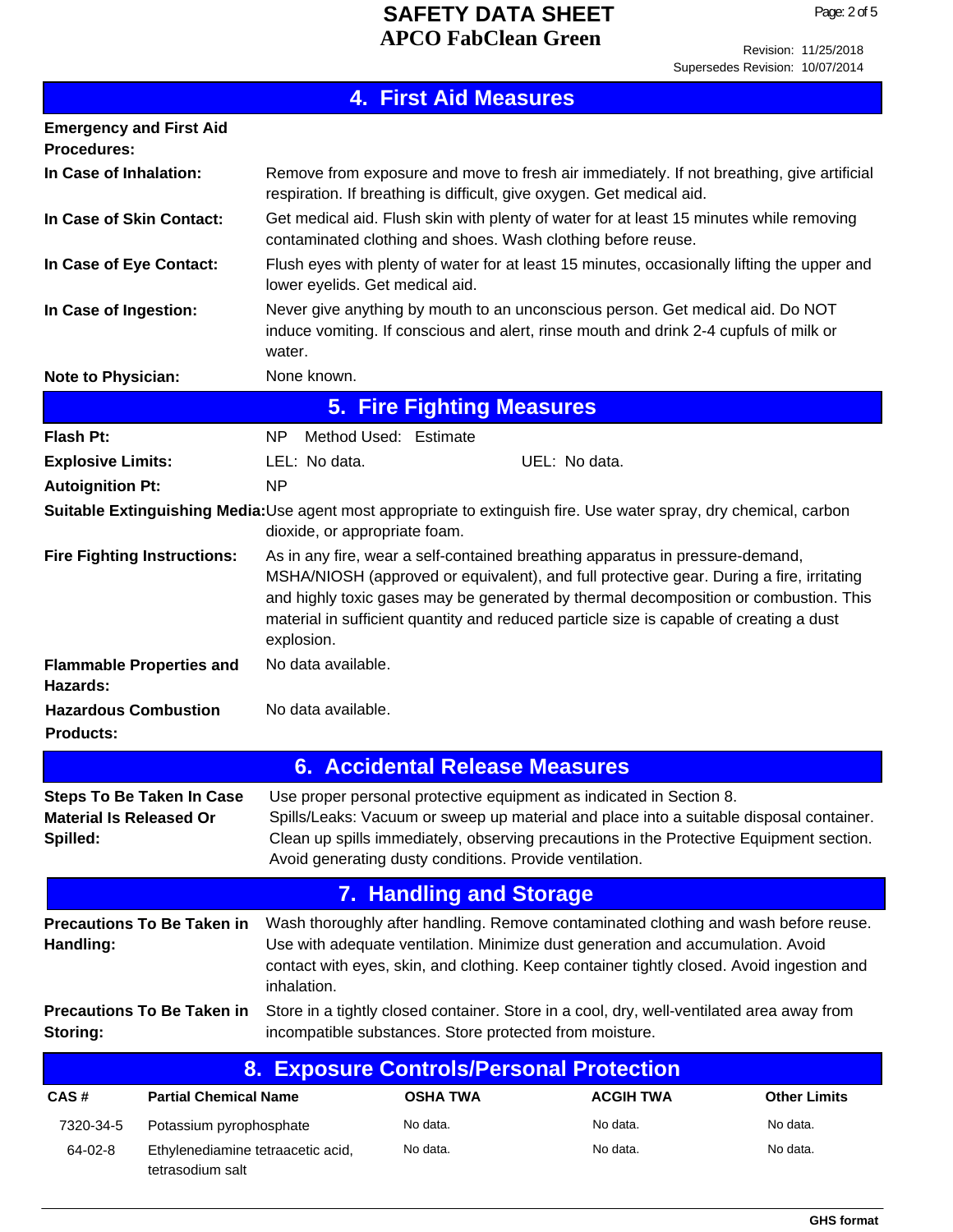| <b>Personal Protective</b><br><b>Equipment Symbols:</b>     |                                                                                                                                                                                                         |
|-------------------------------------------------------------|---------------------------------------------------------------------------------------------------------------------------------------------------------------------------------------------------------|
| <b>Respiratory Equipment</b><br>(Specify Type):             | A respiratory protection program that meets OSHA's 29 CFR 1910.134 and ANSI Z88.2<br>requirements or European Standard EN 149 must be followed whenever workplace<br>conditions warrant respirator use. |
| <b>Eye Protection:</b>                                      | Wear appropriate protective eyeglasses or chemical safety goggles as described by<br>OSHA's eye and face protection regulations in 29 CFR 1910.133 or European Standard<br>EN166.                       |
| <b>Protective Gloves:</b>                                   | Wear appropriate protective gloves to prevent skin exposure.                                                                                                                                            |
| <b>Other Protective Clothing:</b>                           | Wear appropriate protective clothing to prevent skin exposure.                                                                                                                                          |
| <b>Engineering Controls</b>                                 | Facilities storing or utilizing this material should be equipped with an eyewash facility and                                                                                                           |
| (Ventilation etc.):                                         | a safety shower. Use adequate ventilation to keep airborne concentrations low.                                                                                                                          |
|                                                             | <b>Physical and Chemical Properties</b><br>9.                                                                                                                                                           |
| <b>Physical States:</b>                                     | [X] Liquid<br>[X] Solid<br>[ ] Gas                                                                                                                                                                      |
| <b>Appearance and Odor:</b>                                 | clear, water white liquid.                                                                                                                                                                              |
|                                                             | bland.                                                                                                                                                                                                  |
| pH:                                                         | $9.5 - 10.55$                                                                                                                                                                                           |
| <b>Freezing Point:</b>                                      | < 0.00 C                                                                                                                                                                                                |
| <b>Boiling Point:</b>                                       | > 100.00 C                                                                                                                                                                                              |
| <b>Flash Pt:</b>                                            | N <sub>P</sub><br>Method Used: Estimate                                                                                                                                                                 |
| <b>Evaporation Rate:</b>                                    | No data.                                                                                                                                                                                                |
| Flammability (solid, gas):                                  | No data available.                                                                                                                                                                                      |
| <b>Explosive Limits:</b>                                    | LEL: No data.<br>UEL: No data.<br>No data.                                                                                                                                                              |
| Vapor Pressure (vs. Air or<br>$mm Hg$ :                     |                                                                                                                                                                                                         |
| Vapor Density (vs. $Air = 1$ ):                             | No data.                                                                                                                                                                                                |
| Specific Gravity (Water = 1):                               | ~1.05                                                                                                                                                                                                   |
| <b>Solubility in Water:</b>                                 | 100%                                                                                                                                                                                                    |
| <b>Octanol/Water Partition</b>                              | No data.                                                                                                                                                                                                |
| <b>Coefficient:</b>                                         |                                                                                                                                                                                                         |
| <b>Percent Volatile:</b>                                    | > 95.0 % by weight.                                                                                                                                                                                     |
| VOC / Volume:                                               | $= 0.0000$                                                                                                                                                                                              |
| <b>Autoignition Pt:</b>                                     | <b>NP</b>                                                                                                                                                                                               |
| <b>Decomposition Temperature: NE</b>                        |                                                                                                                                                                                                         |
| <b>Viscosity:</b>                                           | No data.                                                                                                                                                                                                |
|                                                             | <b>10. Stability and Reactivity</b>                                                                                                                                                                     |
| Stability:                                                  | Stable [X]<br>Unstable [ ]                                                                                                                                                                              |
| <b>Conditions To Avoid -</b><br>Instability:                | Incompatible materials, dust generation, Excess heat.                                                                                                                                                   |
| Avoid:                                                      | Incompatibility - Materials To Strong acids. Ammonia, magnesium, Sodium, calcium salts.                                                                                                                 |
| <b>Byproducts:</b>                                          | Hazardous Decomposition or Phosphine, oxides of phosphorus, irritating and toxic fumes and gases.                                                                                                       |
| <b>Possibility of Hazardous</b><br><b>Reactions:</b>        | Will not occur [X]<br>Will occur $\lceil \quad \rceil$                                                                                                                                                  |
| <b>Conditions To Avoid -</b><br><b>Hazardous Reactions:</b> | No data available.                                                                                                                                                                                      |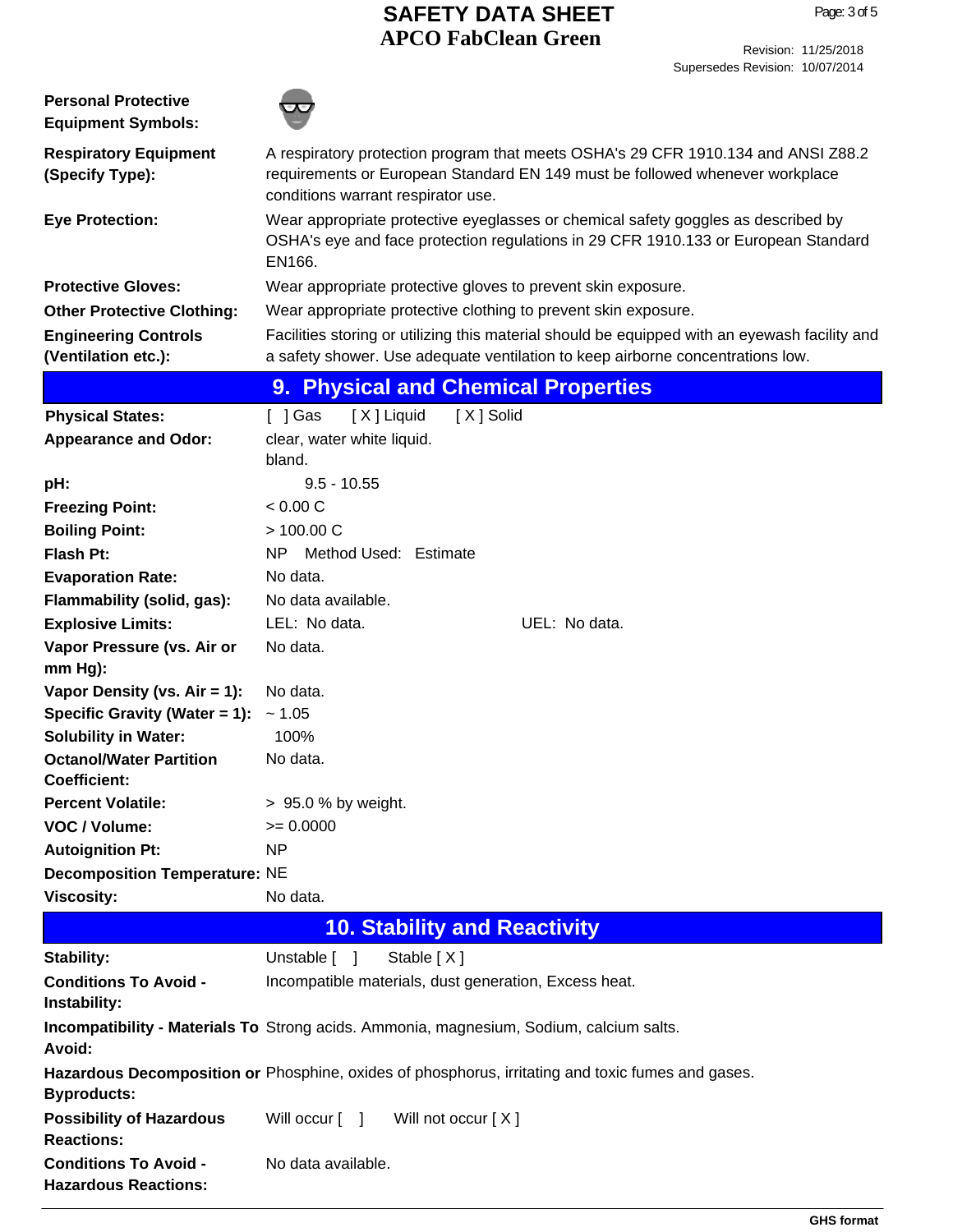Page: 4 of 5

Revision: 11/25/2018 Supersedes Revision: 10/07/2014

|                                                                                             |                                                               | <b>11. Toxicological Information</b>                                                                                                                                                                                                                                                                                                                                                                                   |                  |                             |                                                                                                |             |
|---------------------------------------------------------------------------------------------|---------------------------------------------------------------|------------------------------------------------------------------------------------------------------------------------------------------------------------------------------------------------------------------------------------------------------------------------------------------------------------------------------------------------------------------------------------------------------------------------|------------------|-----------------------------|------------------------------------------------------------------------------------------------|-------------|
|                                                                                             | <b>Toxicological Information:</b>                             | Epidemiology: No information found.<br>Teratogenicity: No information available. Reproductive Effects: Mutagenicity:<br>Neurotoxicity:                                                                                                                                                                                                                                                                                 |                  |                             |                                                                                                |             |
| <b>Carcinogenicity/Other</b><br>Information:                                                |                                                               | CAS# 7320-34-5: Not listed by ACGIH, IARC, NTP, or CA Prop 65.                                                                                                                                                                                                                                                                                                                                                         |                  |                             |                                                                                                |             |
| CAS#                                                                                        |                                                               | <b>Hazardous Components (Chemical Name)</b>                                                                                                                                                                                                                                                                                                                                                                            | <b>NTP</b>       | <b>IARC</b>                 | <b>ACGIH</b>                                                                                   | <b>OSHA</b> |
| 7320-34-5                                                                                   | Potassium pyrophosphate                                       |                                                                                                                                                                                                                                                                                                                                                                                                                        | n.a.             | n.a.                        | n.a.                                                                                           | n.a.        |
| 64-02-8                                                                                     |                                                               | Ethylenediamine tetraacetic acid, tetrasodium salt                                                                                                                                                                                                                                                                                                                                                                     | n.a.             | n.a.                        | n.a.                                                                                           | n.a.        |
|                                                                                             |                                                               | <b>12. Ecological Information</b>                                                                                                                                                                                                                                                                                                                                                                                      |                  |                             |                                                                                                |             |
|                                                                                             |                                                               | No data available.                                                                                                                                                                                                                                                                                                                                                                                                     |                  |                             |                                                                                                |             |
|                                                                                             |                                                               | <b>13. Disposal Considerations</b>                                                                                                                                                                                                                                                                                                                                                                                     |                  |                             |                                                                                                |             |
| <b>Waste Disposal Method:</b>                                                               |                                                               | Chemical waste generators must determine whether a discarded chemical is classified<br>as a hazardous waste. US EPA guidelines for the classification determination are listed<br>in 40 CFR Parts 261. Additionally, waste generators must consult state and local<br>hazardous waste regulations to ensure complete and accurate classification.<br>RCRA P-Series: None listed.<br><b>RCRA U-Series: None listed.</b> |                  |                             |                                                                                                |             |
|                                                                                             |                                                               | <b>14. Transport Information</b>                                                                                                                                                                                                                                                                                                                                                                                       |                  |                             |                                                                                                |             |
|                                                                                             | <b>LAND TRANSPORT (US DOT):</b>                               |                                                                                                                                                                                                                                                                                                                                                                                                                        |                  |                             |                                                                                                |             |
| <b>UN/NA Number:</b>                                                                        | <b>DOT Hazard Class:</b>                                      | DOT Proper Shipping Name: Not regulated under U.S. Department of Transportation regulations (29 CFR)                                                                                                                                                                                                                                                                                                                   |                  | <b>Packing Group:</b>       |                                                                                                |             |
|                                                                                             | <b>LAND TRANSPORT (Canadian TDG):</b>                         |                                                                                                                                                                                                                                                                                                                                                                                                                        |                  |                             |                                                                                                |             |
|                                                                                             | <b>TDG Shipping Name:</b>                                     | Not regulated under U.S. Department of Transportation regulations (29 CFR)                                                                                                                                                                                                                                                                                                                                             |                  |                             |                                                                                                |             |
|                                                                                             | AIR TRANSPORT (ICAO/IATA):<br><b>ICAO/IATA Shipping Name:</b> | Pesticides, liquid, toxic, n.o.s.                                                                                                                                                                                                                                                                                                                                                                                      |                  |                             |                                                                                                |             |
|                                                                                             |                                                               | <b>15. Regulatory Information</b>                                                                                                                                                                                                                                                                                                                                                                                      |                  |                             |                                                                                                |             |
|                                                                                             |                                                               | EPA SARA (Superfund Amendments and Reauthorization Act of 1986) Lists                                                                                                                                                                                                                                                                                                                                                  |                  |                             |                                                                                                |             |
| CAS#<br><b>Hazardous Components (Chemical Name)</b><br>7320-34-5<br>Potassium pyrophosphate |                                                               | S. 302 (EHS)<br>No.                                                                                                                                                                                                                                                                                                                                                                                                    | S. 304 RQ<br>No. | No.                         | S. 313 (TRI)                                                                                   |             |
| 64-02-8                                                                                     |                                                               | Ethylenediamine tetraacetic acid, tetrasodium salt                                                                                                                                                                                                                                                                                                                                                                     | No               | No                          | No                                                                                             |             |
| CAS#                                                                                        |                                                               | <b>Hazardous Components (Chemical Name)</b>                                                                                                                                                                                                                                                                                                                                                                            |                  | Other US EPA or State Lists |                                                                                                |             |
| 7320-34-5                                                                                   | Potassium pyrophosphate                                       |                                                                                                                                                                                                                                                                                                                                                                                                                        |                  |                             | CAA HAP, ODC: No; CWA NPDES: No; TSCA: Yes -<br>Inventory; CA PROP.65: No; CA TAC, Title 8: No |             |
| 64-02-8                                                                                     |                                                               | Ethylenediamine tetraacetic acid, tetrasodium salt                                                                                                                                                                                                                                                                                                                                                                     |                  |                             | CAA HAP, ODC: No; CWA NPDES: No; TSCA: Yes -<br>Inventory; CA PROP.65: No; CA TAC, Title 8: No |             |